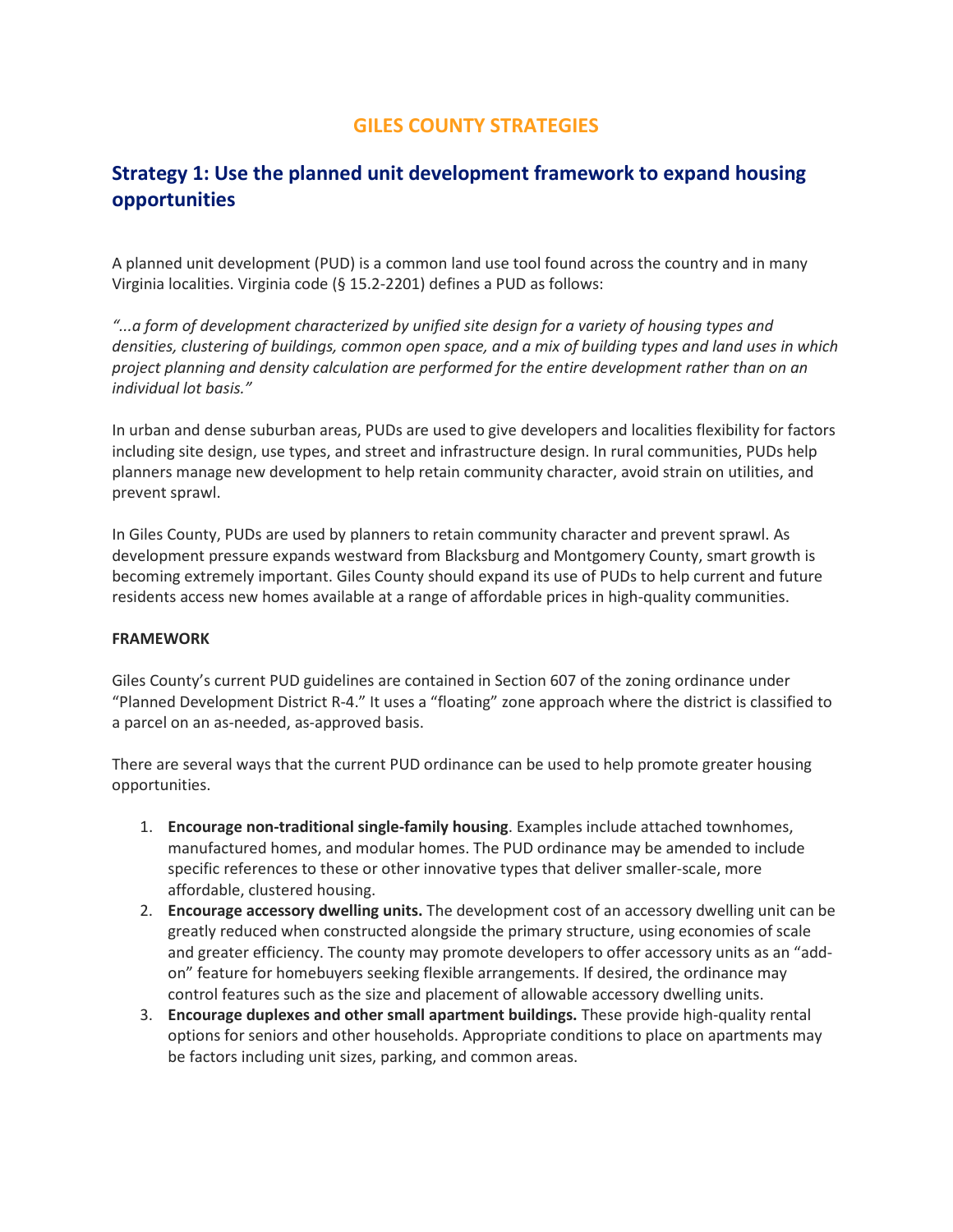4. **Consider adding estimated housing prices to the list of required data accompanying an application.** This will help county staff determine affordability levels and allow a conversation with the developer about ways to produce lower-cost homes, if necessary.

For reference, the "Residential Planned Unit Development District" section in the Franklin County, Virginia zoning ordinance explicitly allows for the following:

- Single-family, townhome, duplex, and multifamily housing allowed as permitted uses.
- Maximum densities for residential uses:
	- o Single-family: 3 units per acre
	- o Two-family, detached dwelling, duplexes: 5 units per acre
	- o Multifamily: 15 units per acre
	- o Townhouses: 10 units per acre

To provide developers a better sense of desired housing types, densities, and styles, the county may consider a land development guide and/or pattern book. Land development guides are illustrated "playbooks" that translate the text of a zoning ordinance into graphic representations so that architects, builders, and the public can easily understand the scale, form, and design parameters outlined in a locality's code.

NRVRC recently completed a land development guide for the Town of Pulaski. The guide includes photographs, flow charts, and color illustrations that graphically represent the text of the town's zoning ordinance. The goal of the guide is to help development applicants, reviewers, and interested citizens have a common understanding of applicable regulations.

Components of this guide include the following:

- Isometric illustrations to show sample developments for each zoning district, incorporating dimensions for setbacks, heights, and lot coverage;
- Charts outlining policy processes for rezoning and other amendments to town code;
- Illustrations of temporary and permanent sign types;
- Plan-view illustrations of parking space and flow types;
- Flow charts for minor and major subdivision processes, site plan review, and construction plan review;
- Recommended plant species for landscaping.

### **IMPLEMENTATION PLAN**

### **Immediate:**

- **Evaluate existing PUDs:** conduct a review of all approved and pending PUDs in the county and determine successes and missed opportunities.
- **Solicit feedback from PUD developers:** hold interviews with previous and current PUD developers about the process and how additional density should be incorporated that aligns with market demand.
- **Determine need for a land development guide:** review the Town of Pulaski's Land Development Guide and determine whether Giles should create a similar document.

### **Short-term (next 12 months):**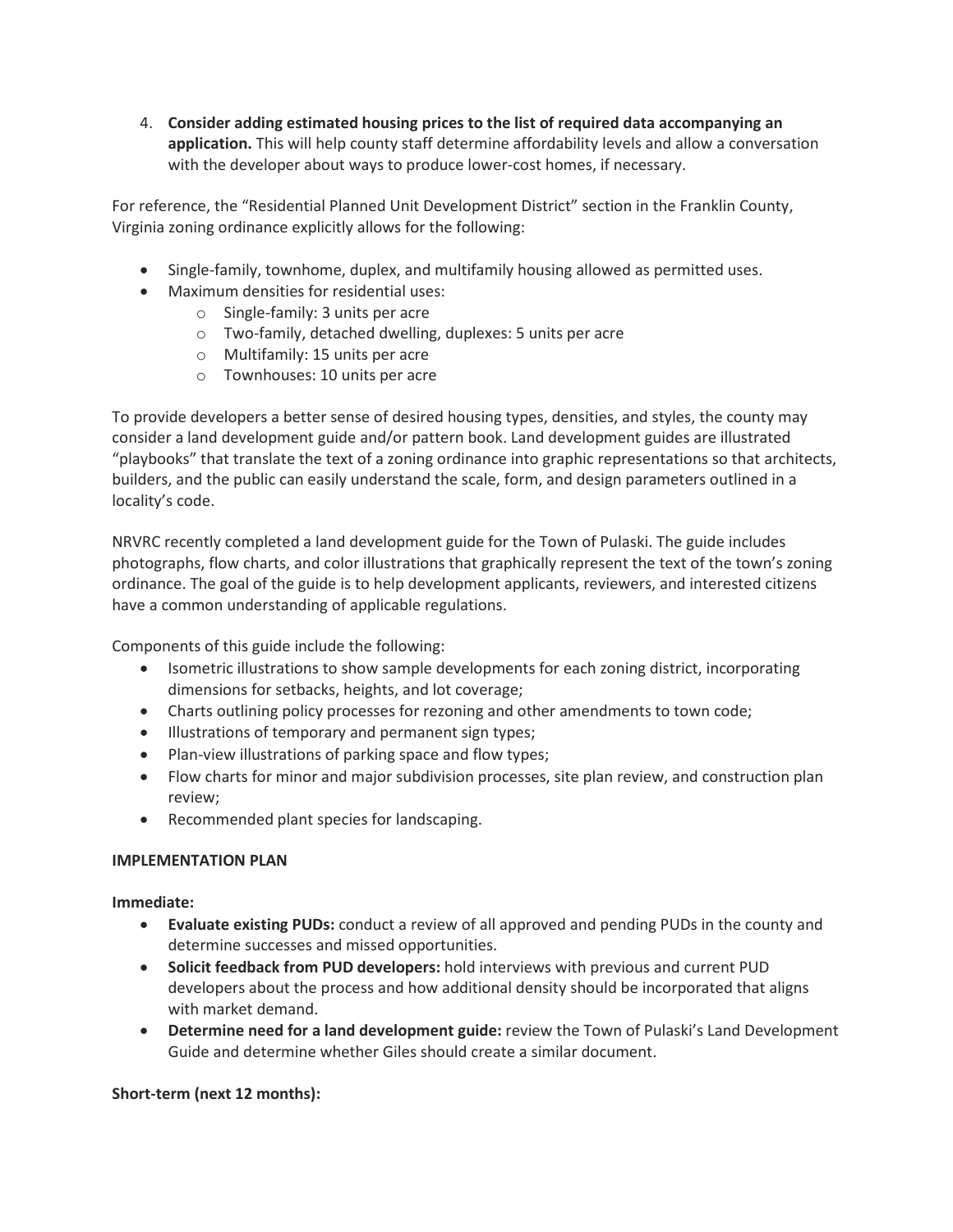- **Incorporate edits:** if needed, begin drafting changes to the PUD ordinance.
- **Seek best practices:** Investigate and seek similar localities that use PUDs for additional insight and information (e.g., Franklin County, Virginia).
- **Design a public engagement campaign:** engage the public to explain why changes would be helpful and beneficial for Giles. Consider in-person events and/or online engagement tools such as Bang the Table or MetroQuest.
- **Consider consultant assistance:** if desired, engage with NRVRC to assist with the creation of a land development guide and/or public engagement component.

# **Mid-term (12–24 months):**

- **Finalize the ordinance:** draft final language for any necessary changes to the ordinance. Seek and obtain planning commission and supervisor approval.
- **Market the new ordinance:** officially announce and advertise changes to the building community.

# **LEGAL, FINANCIAL, AND ORGANIZATIONAL CAPACITY**

- State code allows Virginia localities to adopt PUD ordinances without additional enabling authority from the general assembly.
- Any necessary amendments to the county's current PUD ordinance require a public process. Public opposition may arise owing to fears about density; however, Giles can proactively educate residents about the common benefits of smart growth. Simultaneously creating a land development guide may be useful.
- Staff may require additional time and expertise to review any future PUDs with complex design and development plans because of new allowable densities.

### **FUNDING SCOPE REQUIREMENTS AND PROJECTED IMPACT**

- The county may complete this work with its current staff or identify the need for third-party consultant assistance.
- Projected impact depends on private market activity. Successful implementation and execution would help the county add new housing types at attainable prices without public subsidy, add to the tax base, and diversify its housing stock for future generations.

### **POTENTIAL FUNDING SOURCES**

- The county may allocate a portion of general fund dollars if securing a consultant for all or a portion of this work.
- Staff should specifically ask developers about their ability to finance non-traditional density types. If working capital is difficult to find, Giles can facilitate conversations with other lenders and investors across the region.

# **METRICS TO EVALUATE SUCCESS**

• PUD ordinance is amended (or strengthened through other means that do not require amended language) with public support to allow for and promote a wide variety of housing types.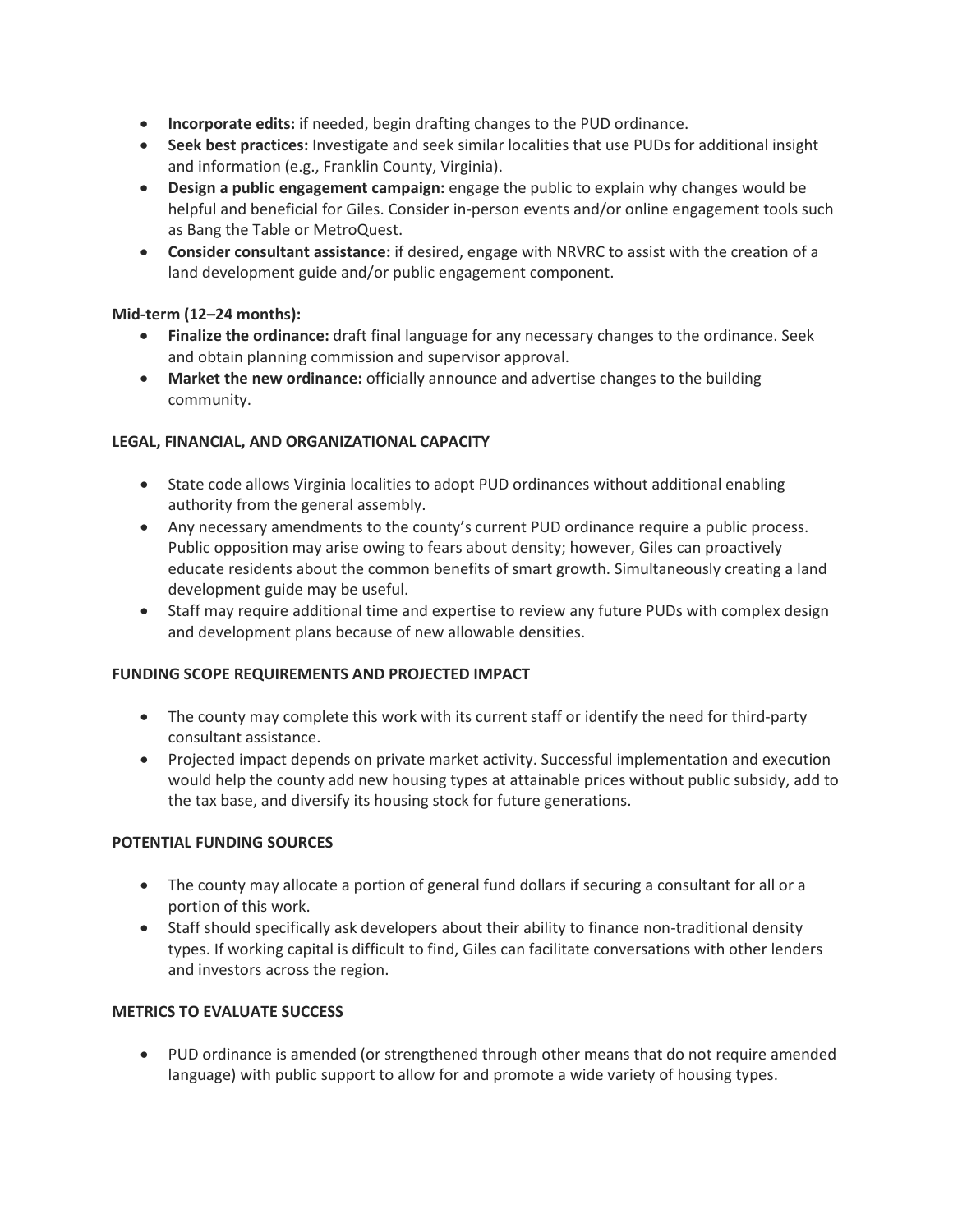- Developers propose new housing types in their PUD proposals that are sold or rented at prices within reach of most Giles County residents.
- Utility infrastructure is expanded and improved at a sustainable rate.

# **RESPONSIBLE ACTORS AND THEIR ROLES**

- Planning staff will evaluate current PUD ordinance, conduct outreach and receive feedback, and make suggested changes.
- The planning commission and supervisors will provide input and make final approvals.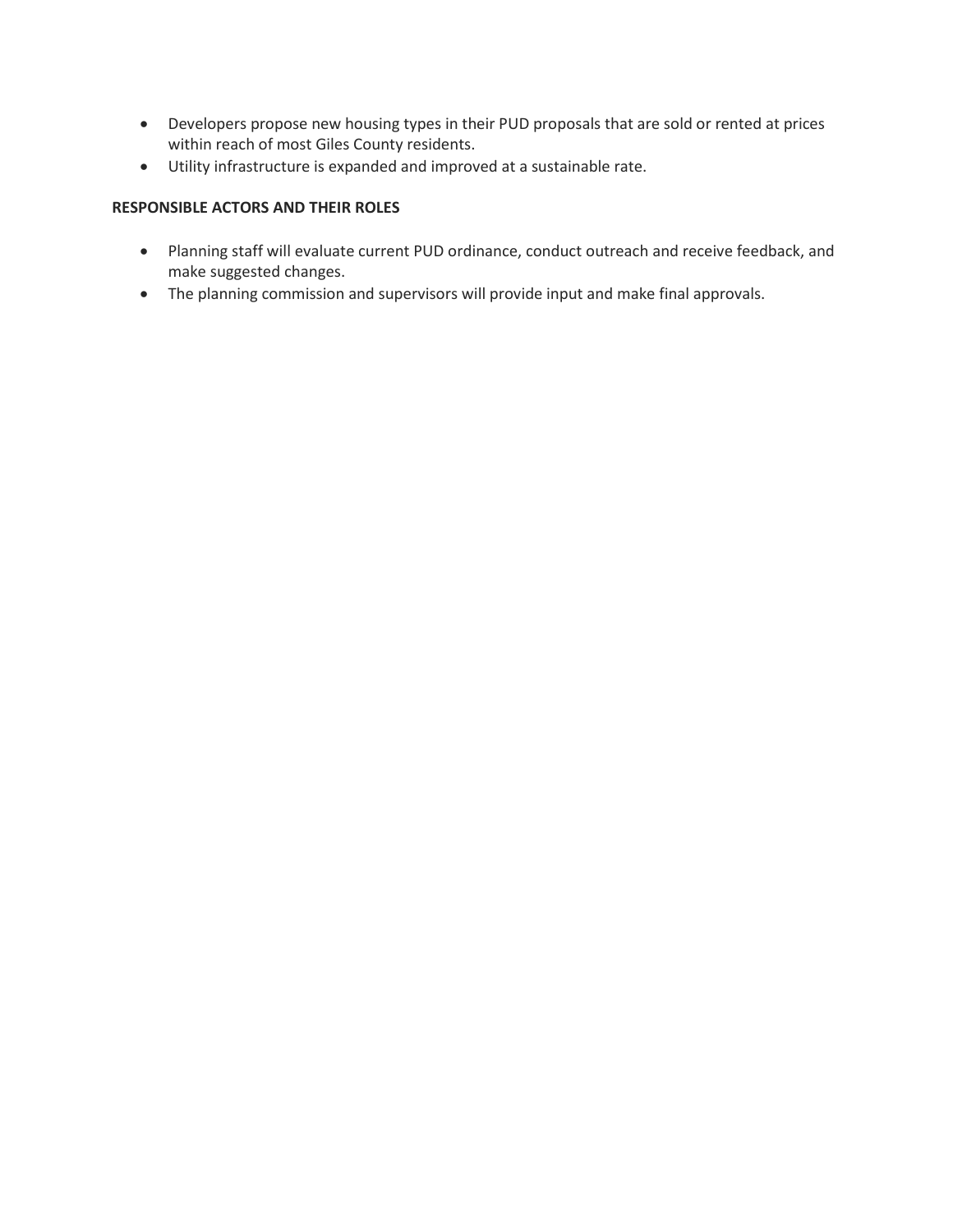# **Strategy 2: Expand homebuyer education**

Giles County has an interest in providing opportunities for its own residents (especially young workers and young families) to buy a home and stay in Giles County. Many young families currently leave the county because they are unable to find or afford a starter home in their community. Many young residents face real or perceived barriers to homeownership, including the inability to qualify for mortgage financing because of credit challenges, insufficient savings, or job instability/irregularity.

# **FRAMEWORK**

Homebuyer education programs and counseling have become widespread in the United States over the last several decades. There has been an uptick in the need for these programs since the 2009–2012 Great Recession. Most lenders significantly increased their requirements for obtaining mortgage credit after the recession, such as raising the credit rating required to qualify for a mortgage loan, lower loan to value ratios, higher down payments, or required private mortgage insurance.

Homebuyer education and readiness programs include a wide variety of services, such as

- Individual counseling
- Group sessions
- Credit repair
- Homebuyer savings clubs
- IDA down payment match programs
- Financial management and budgeting
- Responsibilities of homeownership
- Home maintenance
- Legal considerations
- Foreclosure counseling

Today, most lenders in Virginia require that the homebuyer attend a Virginia Housing (formerly VHDA) approved homebuyer education class. These are usually done in group settings but can also be completed online. In addition to Virginia Housing's classes, many private lenders also offer homeownership training and credit counseling. Some nonprofit organizations also offer classes, such as Community Housing Partners in the NRV.

While group counseling or an online counseling session may be sufficient for some homebuyers, many others will require longer-term assistance that includes credit repair, individual counseling, and down payment savings plans.

#### **IMPLEMENTATION PLAN**

**Immediate:**

• **Identify services needed:** conduct a survey of potential homebuyers in the area to determine the level of services required. Meet with local lenders to determine their experience with mortgage loan applications in the area. Meet with realtors to discuss and understand the common circumstances of potential homebuyers.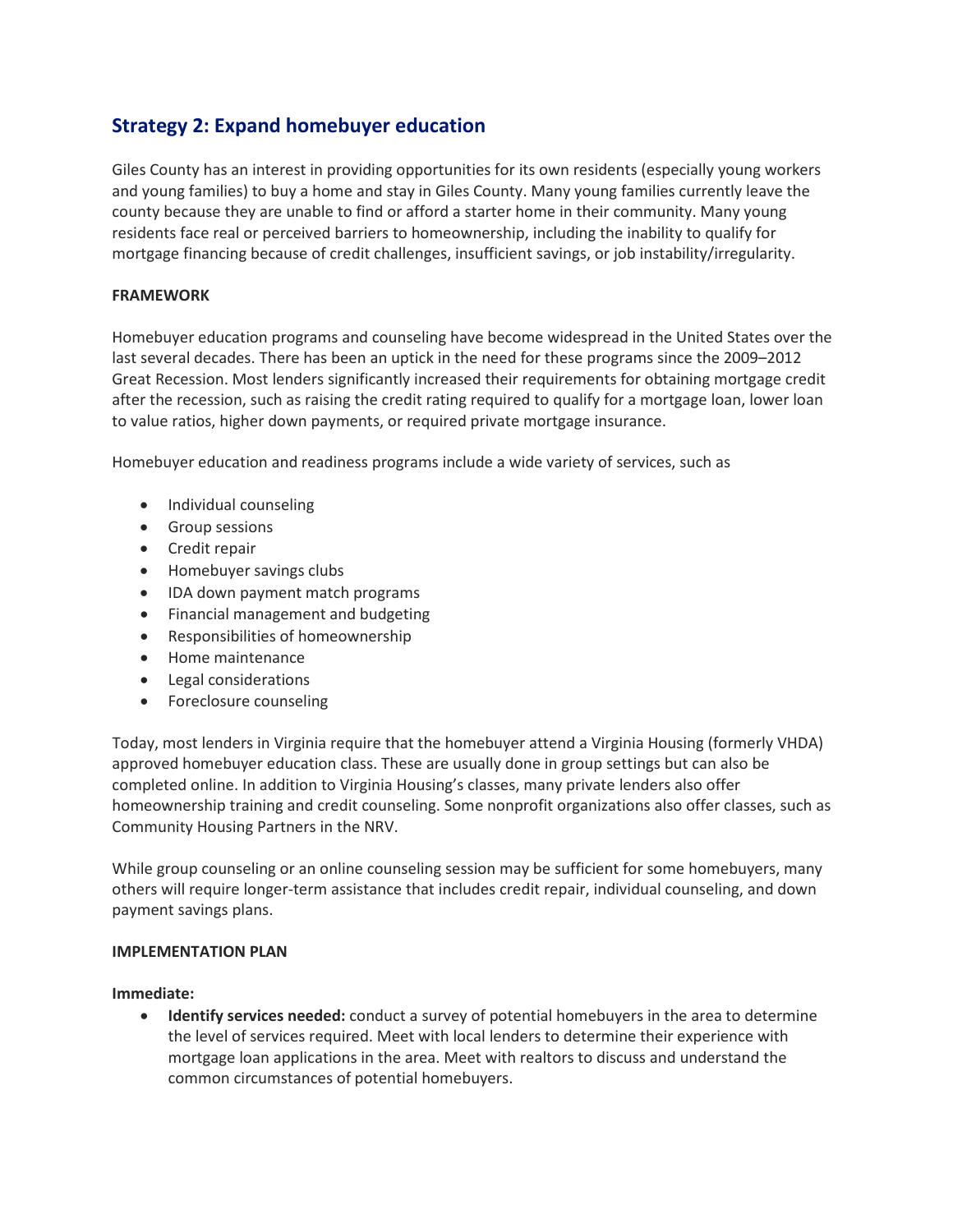# **Short-term (next 12 months):**

- **Learn from experienced counseling agencies:** invite Virginia Housing staff to the area to learn about their education resources. Meet with Community Housing Partners to understand the counseling and homebuyer assistance that they offer. Explore other housing counseling services in the region, including USDA financial products and services.
- **Connect with established rural homeownership centers to learn about successful approaches to outreach and marketing**. Candidates include the Homeownership Center in Elkins, WV and the housing counseling services provided at the Housing Alliance, Inc. in Hazard, KY.

### **Mid-term (12–24 months):**

- **Connect counseling services to potential Giles homebuyers:** work with organizations offering counseling services to bring those services to Giles County on a consistent basis. The county may assist in that process by providing space for the counseling agency to use at no cost.
- **Create robust marketing campaign:** the county should develop and launch an advertising and information program to encourage homeownership and direct potential homebuyers to where they can receive counseling and financial assistance.

# **LEGAL, FINANCIAL, AND ORGANIZATIONAL CAPACITY**

- Housing counseling and homeownership education programs require funding. Virginia Housing and the US Department of Housing and Urban Development provide some funding for these activities. Most counseling agencies will have already determined which of these funds they are able to access and under what circumstances. The funding source may not always cover the entire cost of the counseling activity, especially when that activity must be conducted at a significant distance from the home office.
- Giles County may need to seek additional funding to support the work of housing counseling agencies in the county. Some banks as well as larger realty organizations may be willing to participate in providing support for housing counseling. Such contributions provide Community Reinvestment Act credits to the banking institution, which are important to the bank when it goes through its periodic review by its regulatory agency.

### **FUNDING SCOPE REQUIREMENTS AND PROJECTED IMPACT**

• The volume of homebuyers seeking counseling services will determine funding requirements. In general, housing counseling is inexpensive compared to the cost of providing affordable housing.

# **POTENTIAL FUNDING SOURCES**

• US Department of Housing and Urban Development, Virginia Housing, local banks, realty companies, and insurance companies.

### **METRICS TO EVALUATE SUCCESS**

- Number of new loans approved.
- Reduction in the mortgage loan denial rate.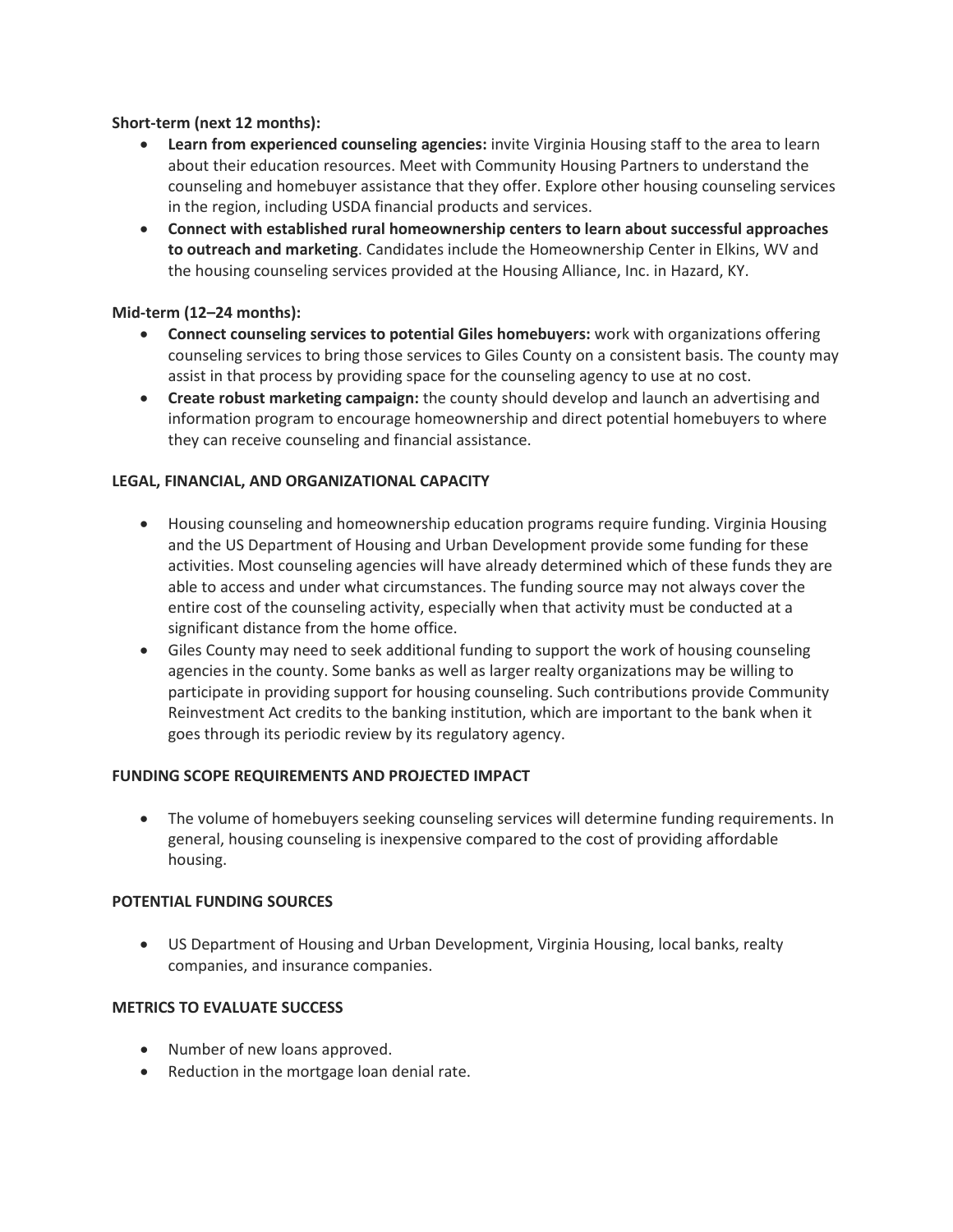# **RESPONSIBLE ACTORS AND THEIR ROLES**

• County staff, housing agencies, lenders, realtors, and social service agencies.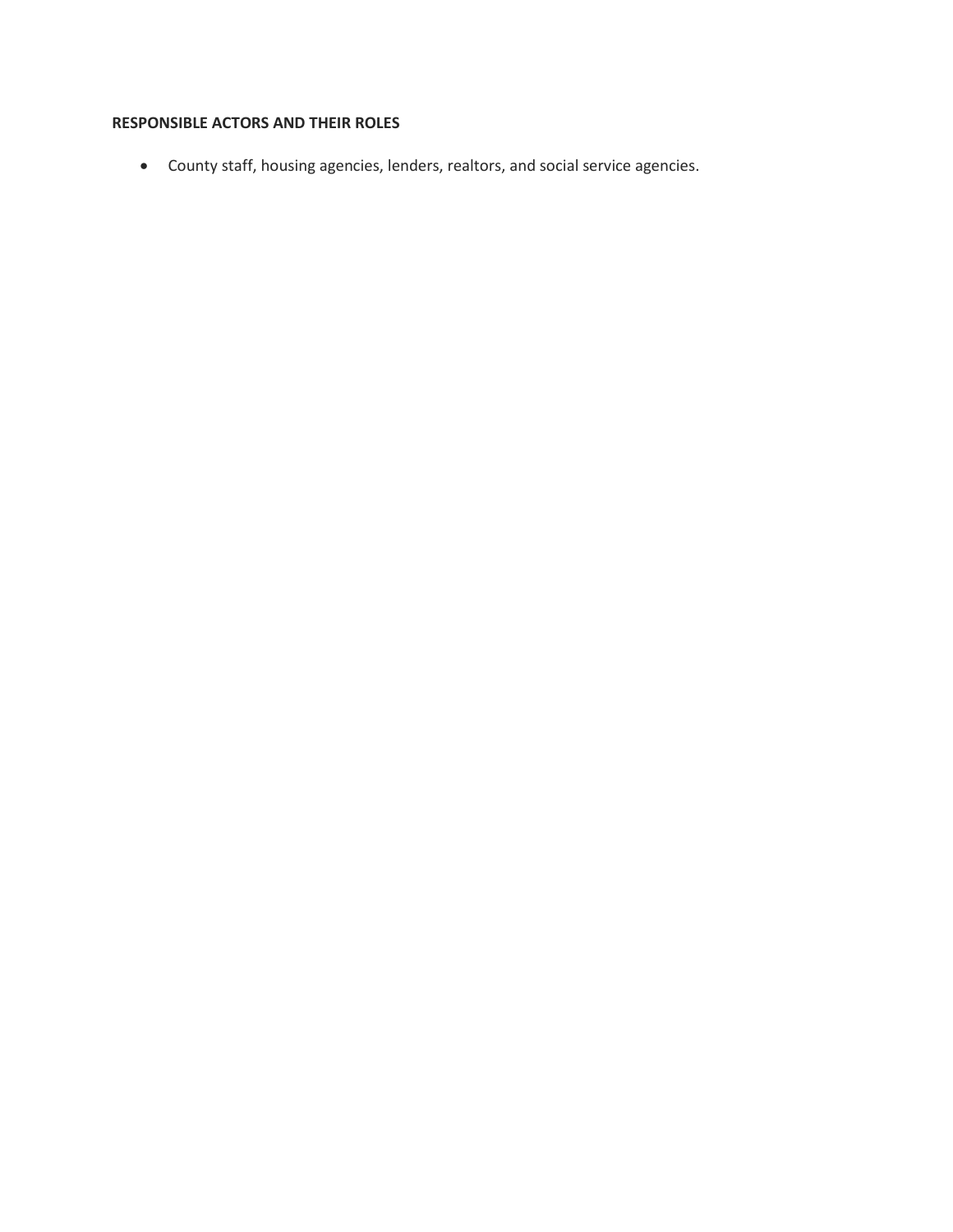# Giles County + Towns Partnership Strategy **Encourage smart housing growth**

For many residents, Giles County is an oasis nestled in one of the finest natural settings in the commonwealth. The five towns in the county are important community centers. As the NRV grows, Giles will continue to see development pressure from the east.

However, the towns have challenges. Many younger families struggle to purchase their first home. Although they support the local economy, increasing numbers of tourists seek short-term housing options that might strain an already limited inventory.

One collaborative solution for these problems involves the towns developing a "playbook" for common housing investments and development. Shared guidance would help simplify regulations, align municipal efforts, and increase opportunities for significant state and federal funding.

### **FRAMEWORK**

Towns in Giles County can collaborate on a new set of initiatives and guidelines to align activities, pool knowledge and resources, and develop a common housing vision.

This effort should include the following:

- Compiling an inventory of infill parcels available and designated for new construction.
- Creating a directory of contractors available for construction and rehab projects.
- Developing design guidelines for new construction.
- Combining town (and county) resources to create a "portal" for homeownership counseling and services for residents with assistance from Virginia Housing.

### **IMPLEMENTATION PLAN**

**Immediate:**

- **Create a task force:** Identify public officials (e.g., town managers, planners, and planning commissioners) who are interested in and capable of serving on a collaborative task force.
- **Establish clear objectives for the group, such as the following:**
	- o Discussing their communities' housing trends, challenges, and projections.
	- o Identifying barriers such as regulatory and funding ones.
	- o Sharing relevant solutions and any recent "wins."
	- o Compiling a list of pertinent data needs and research questions.

### **Short-term (next 12 months):**

- **Create a parcel database:** develop a unified database of undeveloped parcels within the towns where new construction may be encouraged. Within the database, list the following:
	- o Address and parcel ID
	- o Current owner
	- o Lot dimensions and area
	- o Current zoning
	- o Development potential under by-right scenario
	- o Development potential under amended zoning scenario (if applicable)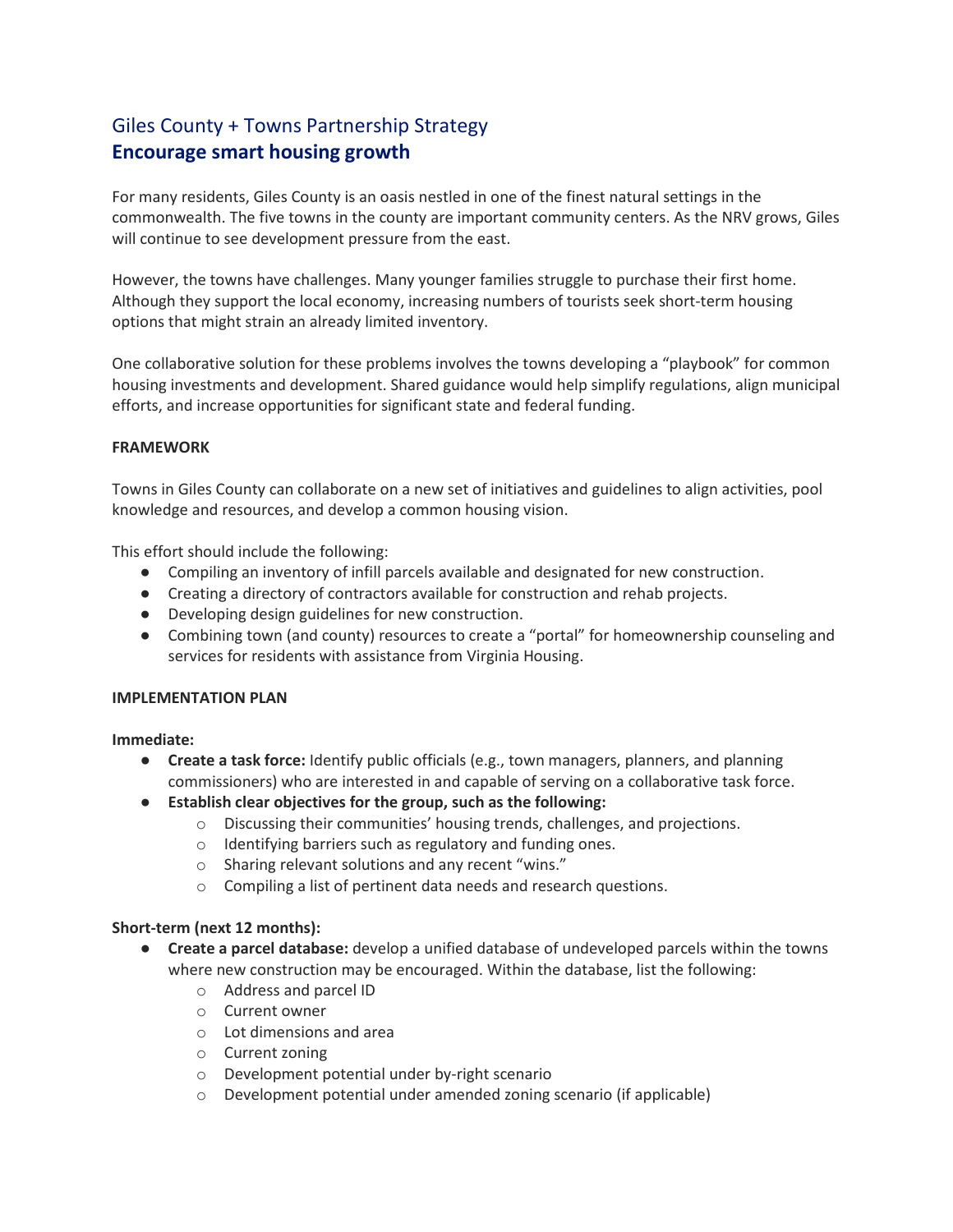- **Calculate housing need:** analyze the list and determine the projected development capacities for towns individually and in aggregate. How many new homes could vacant land support?
- **Establish common housing goals:** create a common set of goals and recommendations for parcels in this database, particularly to influence the desired size, type, and price of new construction.
- **Create qualified contractors list:** leverage community networks to compile a publicly available list of qualified contractors for construction and repair. Advertise the list throughout the county to encourage homeowners to make safety and comfort improvements.

# **Mid-term (12–24 months):**

- **Identify funding resources for homebuyers:** begin long-term conversations with Virginia Housing about increasing resources available to homebuyers throughout the county.
- **Hire a housing counselor:** combine town and county funds to support a part- or full-time housing counselor to support homebuyers with education, down payment assistance, financing options, and credit repair. The counselor will work closely with Virginia Housing and USDA.

# **LEGAL, FINANCIAL, AND ORGANIZATIONAL CAPACITY**

- There are no known legal challenges to any of the activities in this strategy. However, developing common zoning and land use regulations to be shared among towns may be difficult owing to differences in existing codes.
- Local governments in Giles County are small and have limited resources. Officials will need to be aware of time and funding constraints. NRVRC, Virginia Housing, Department of Housing and Community Development (DHCD), and Housing Forward Virginia may all serve different technical advisory roles to assist these localities.

### **FUNDING SCOPE REQUIREMENTS AND PROJECTED IMPACT**

- Funding requirements for this collaborative planning effort may be absorbed within municipal budgets. Exploring new dedicated funds to ensure that local officials are not given an "unfunded mandate" may be advantageous.
- A grant in the range of \$25,000–\$50,000 spread among the localities would help defray the costs associated with staff time for one year. However, this figure is an estimate that is dependent on the amount of actual work associated with this strategy.
- Financing a housing counselor is dependent on the desired salary range for that position.

### **POTENTIAL FUNDING SOURCES**

- Together, localities may be able to cover the baseline costs of this effort using discretionary budget spending.
- Virginia Housing, DHCD, and the Appalachian Regional Commission are potential sources of dedicated grant funding for both planning efforts and for dedicated homebuyer resources. Towns could work with the NRVRC to explore options.

### **METRICS TO EVALUATE SUCCESS**

- Creation and regular meetings of a task force.
- Development of an exhaustive list of undeveloped parcels throughout towns.